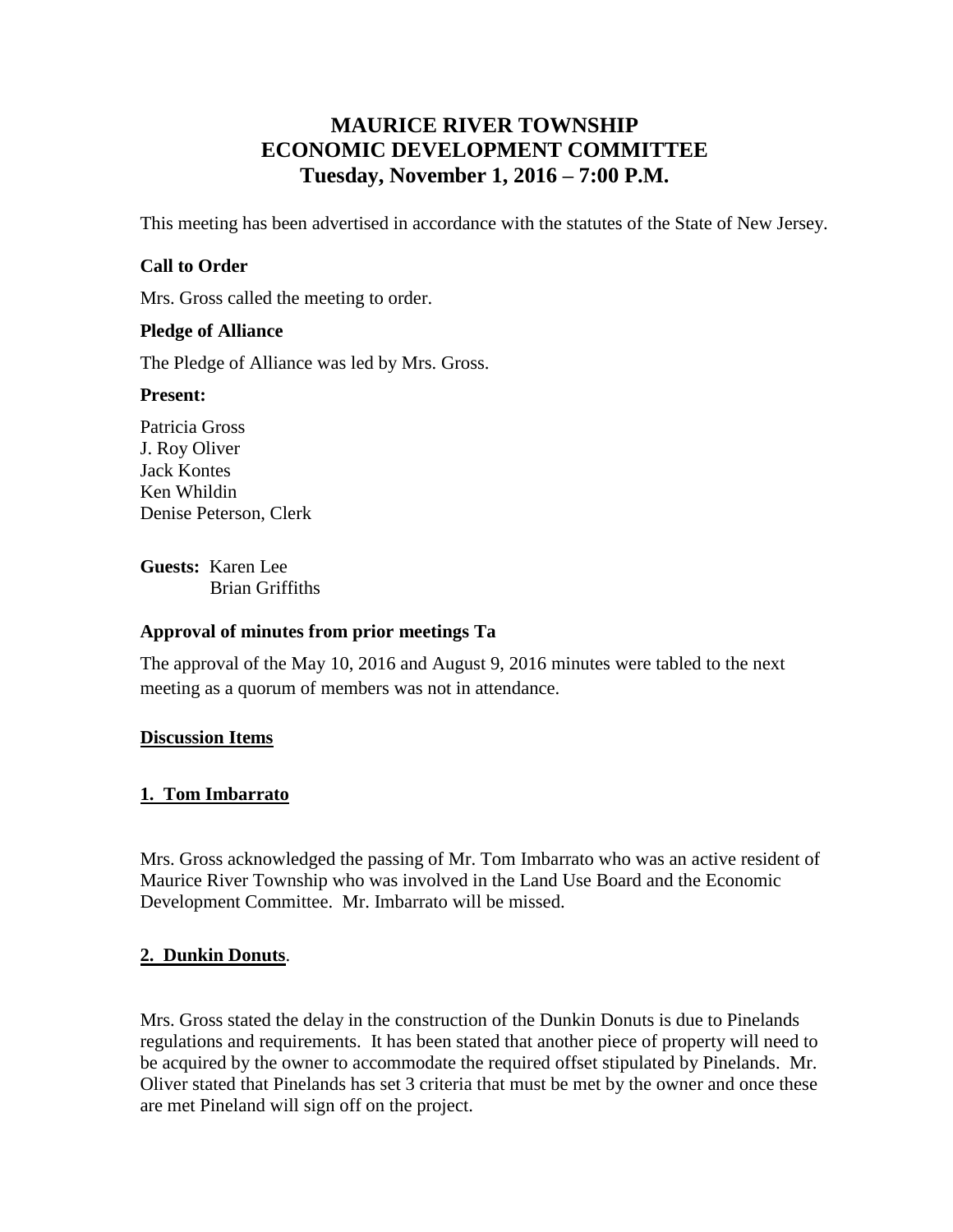Mrs. Gross recommended that the township concentrate on the corridor between Route 55 and the Causeway for potential business opportunity and growth. It has been stated that potentially another small business can be erected on the same lot as the Dunkin Donuts.

## **3. Fishtails Marina – Potential uses**

Mrs. Gross explained the possible land swap between Maurice River Township and the NJDEP. The swap would include the township acquiring the Matts Landing Marina area in exchange for MRT properties. Under NJDEP management the current marina owners are not confident/secure in the lease agreement to expand or improve. Mrs. Gross explained that under MRT control possibly the lease could be longer and provide a confidence/security to the marinas.

The Fishtails' Marina is currently not utilized and vacant. Potential future uses under township management could include use by non-profits. The installation of boat ramp does not seem feasible as it would conflict with the marinas business. It was discussed that a municipal lien currently exists on this property. The township would need to lease the land from the state and pay taxes on the building if acquired under a Special Use Permit or similar situation.

It was discussed that the current buildings in the area are in need of improvement. In the swap the township would acquire the marinas but NJDEP would retain the dike area. Goal is to have a nice place to visit. Currently this area is neither cleaned nor maintained properly by NJDEP. Mr. Oliver stated he would talk to Michelle about stating the foreclosure proceedings on Fishtails.

#### **Comments**

Karen Lee, MR Heritage Society, explained she is the event coordinator for the society. Currently she is try to organize some events and asked for EDC backing, etc. A ghost walk is being discussed for next October; ghost stories to be told while on a walking tour. It was also discussed to add a 'sleep in the lighthouse' as part of the activities. Ms. Lee stated she is only looking for interest at this point and no commitment will be made to anything.

Similar events have been held in Greenwich and Barnegat. A fee could be charged. Details can be discussed at a later date.

Mrs. Gross questioned Maurice River Township joining the Chamber of Commerce in Cape May; this seems to be a better fit for Maurice River Township with more in common with those communities versus Millville/Vineland.

Mrs. Gross questioned having another business meeting in February or March.